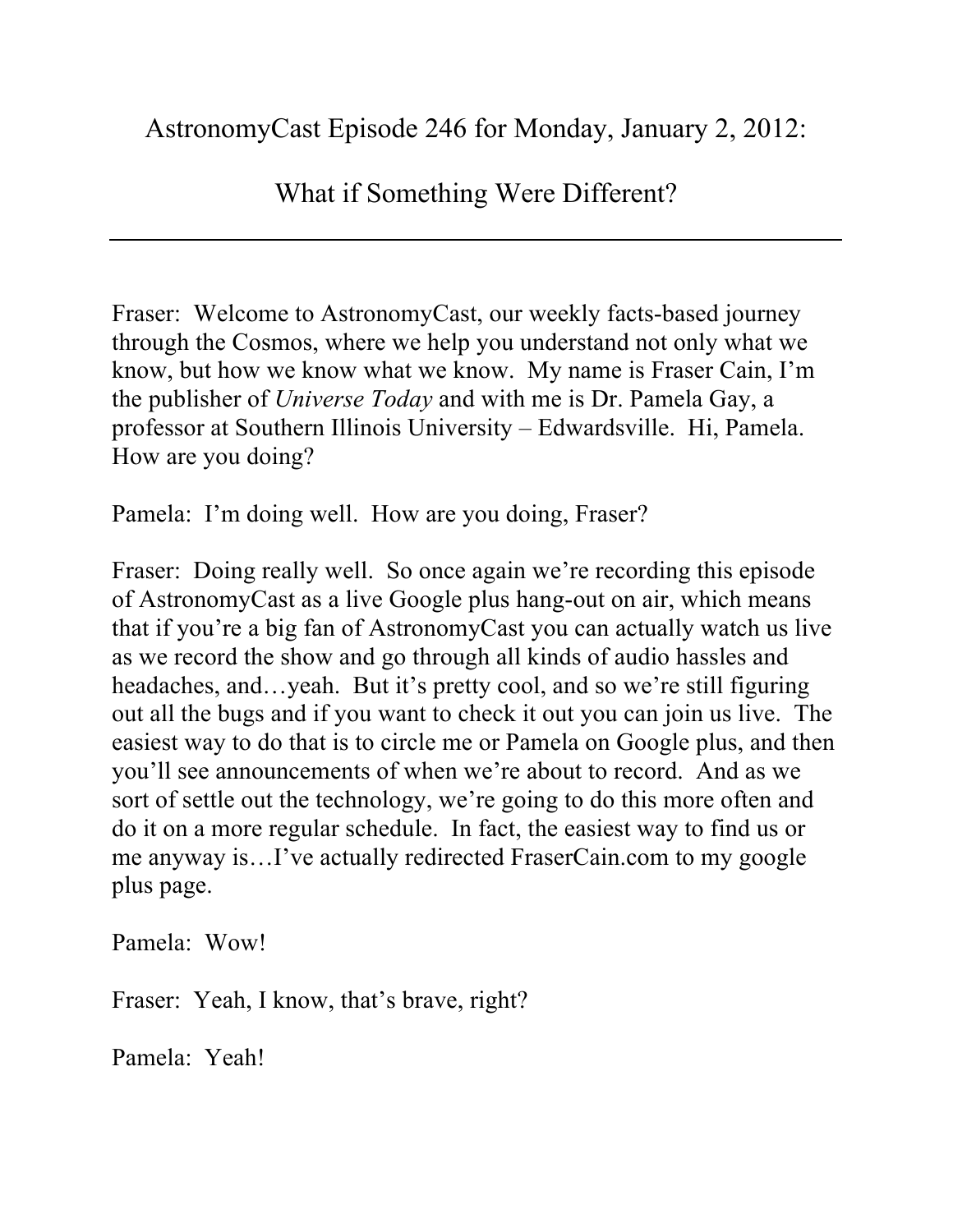Fraser: So...cool! Alright, any more announcements? No, we're good -- let's just rock.

## [advertisement]

Fraser: So the number of moons, the age of the Sun, and our placement in the Milky Way all had an impact on the formation of the Earth and the evolution of life on our planet, but what if things were different? What would be the implications? So the goal of this show, and this was suggested by a listener, was what would life be like, or the Earth be like if some aspect, some physical aspect of the Universe, was different? If we had a different number of moons around the Earth, if we had a different structure of the galaxy, if we were located in a different place, if we didn't have some of the giant planets, different metalicity of the star, and just what would the implications? What do astronomers think would be the outcome? So, Pamela, let's start with sort of the big picture and then we'll sort of zoom in as we go.

Pamela: OK.

Fraser: So, you know, we know that our Milky Way is located in a galaxy cluster. We're in the Virgo Supercluster in the Local Group…

Pamela: We're in the Local Group on the verges of the supercluster, we're not really in the supercluster, but we will be -- but we're not there yet.

Fraser: But when you look out into the Universe with the Hubble space telescope and things like that we see regions with tons of galaxies clustered tightly together, and other regions where the galaxies are more far-flung apart than what we have here. Some have…so I guess just galaxy density, let's say that we ended up in one of those situations? How would things be different?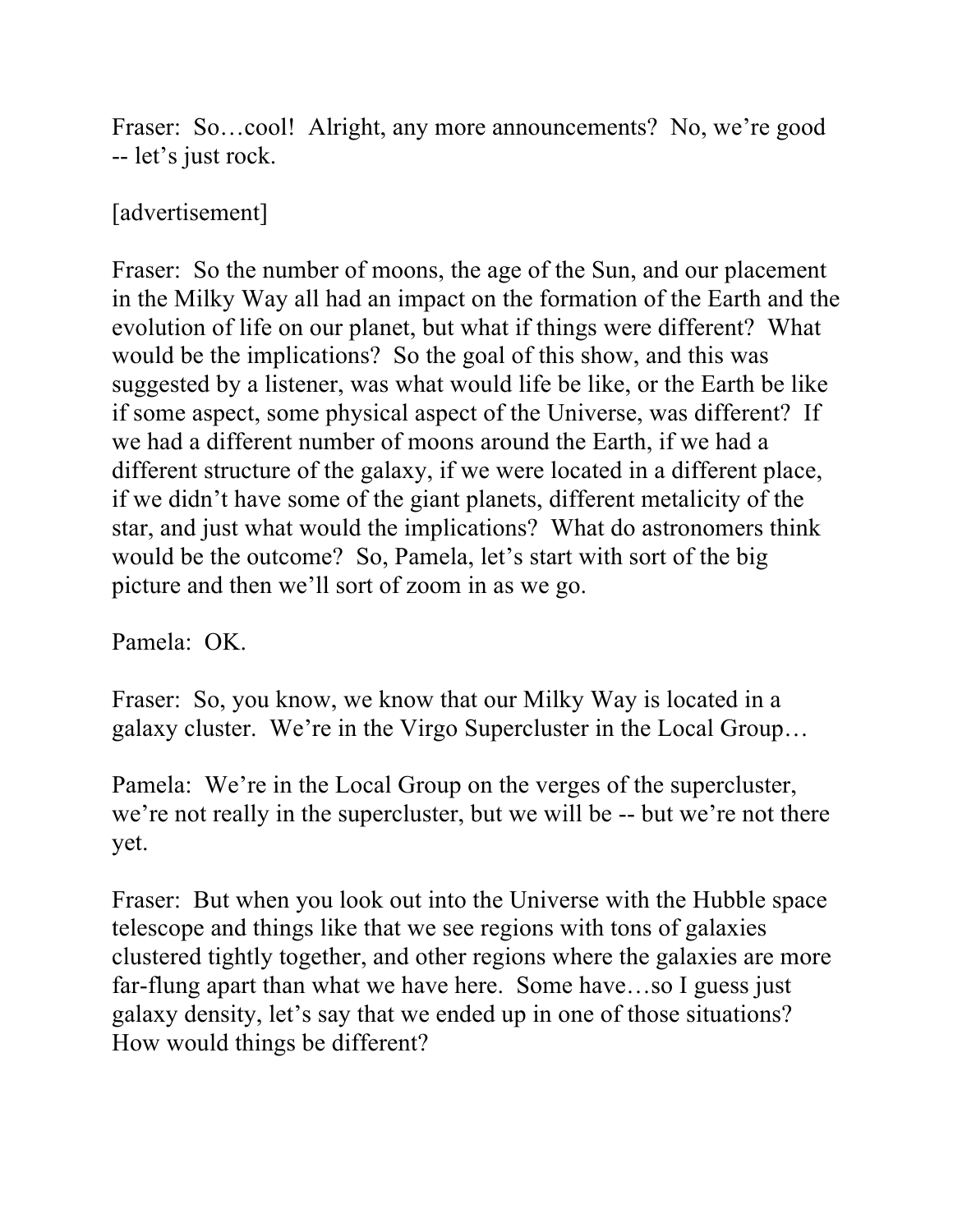Pamela: Well, we probably wouldn't have ongoing star formation. One of the things that I actually studied as part of my doctoral dissertation is how the lives of galaxies change as they go from low-density environments to high-density environments over the course of the history of the Universe. And what we find is in the biggest clusters out there, the Bell clusters that look so beautiful with all their gravitational lensing in Hubble pictures – these clusters don't have any star formation. What's happened is over time, as the galaxies have swept one past the other, the gravity of them tearing at each other has sucked all the dust out into the spaces between the galaxies, and without dust there's no star formation. So in a large cluster, much larger than the one we live in, with all these interactions over the billions of years of our Universe, you crush star formation, so we'd be living in a dead system -- no Orion nebula to look at, no Pleiades to look at, the Hydes might not even have had a chance to form. It's much more depressing.

Fraser: Right, and so it would less the chance…the stars would have been sort of young and hot, and then all have burned out, or be burning out right now and you just wouldn't have the same…but on the flipside, what if you had the galaxies too far flung apart?

Pamela: Well, in that case, it would simply be a boring sky. There's all these isolated galaxies and the places that we look trying to find nothings. There's a researcher, Martha P. Haynes, who's looked in these giant voids trying to find someplace empty, and what she finds is isolated spiral galaxies. If you let a galaxy form, leave the sucker alone, most of the time it's going to end up being this nice, beautiful spiral galaxy, lots of star formation – not too different from the place we live.

Fraser: But is there a situation... it's the galaxy collisions that help some aspect, causing more star formation and helping with the amount of metals in the stars, things like that. I mean, do you need a certain amount of galaxy collision, or is none OK?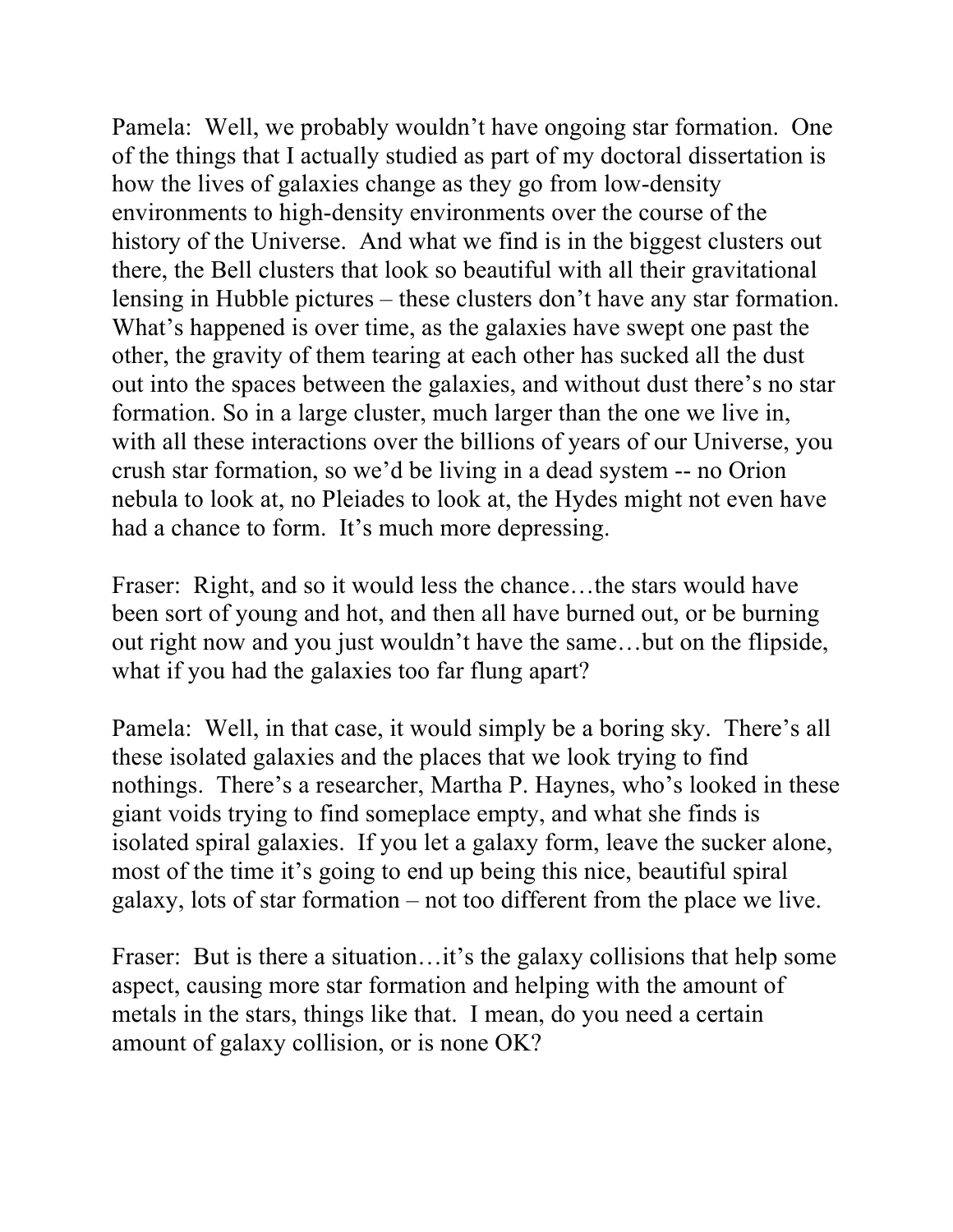Pamela: No. Well, once you build the galaxy, I mean, we think that large galaxies like our own form out of little tiny puffs of galaxy that build up over time to form the giant galaxies, but once you get to the giant galaxy stage, any galaxy interactions that you have are either going to be minor things -- like we keep eating dwarf galaxies, it's what the Milky Way does -- or they're going to be giant star formation, crushing events that initially trigger massive star formation. I mean, that's the irony in this: you get two galaxies that interact just right, you get this massive burst of star formation, but then after that, nothing -- no more stars, and without new star formation, there's no pretty nebula to look at, but worse than that, there's no new planetary systems forming. If you have this happen too early in a galaxy's life -- that means that highmetalicity stars haven't had a chance to form; you might not end up with nice, interesting planetary systems. This massive burst of star formation's going to create everything, but there'll be nothing coming after that.

Fraser: So then let's roll back the age of the Universe a bit. So what if events conspired, and the Sun formed much earlier or our galaxy's evolution, was much earlier in…after the Big Bang, like say almost right away? Like, I'm not sure how old the star could be, or how young a star could be after the formation of the Universe. What if we were as close as possible to, you know, the formation of the Universe early on?

Pamela: Well, if our Sun had been one of that  $0<sup>th</sup>$  generation of stars which formed pretty much 400,000 years after the Big Bang, it would have been giant. It would have been a runaway star because it wouldn't have had any metals to help it cool off. That's one of those strange things in star formation.

Fraser: Right, so that's one of those "we wouldn't be here" situations.

Pamela: Right, and well, and there wouldn't have been any of the stuff to make planets. Initially, it was hydrogen, helium, trace amounts of lithium, and beryllium -- none of the silicon we need to make rock, none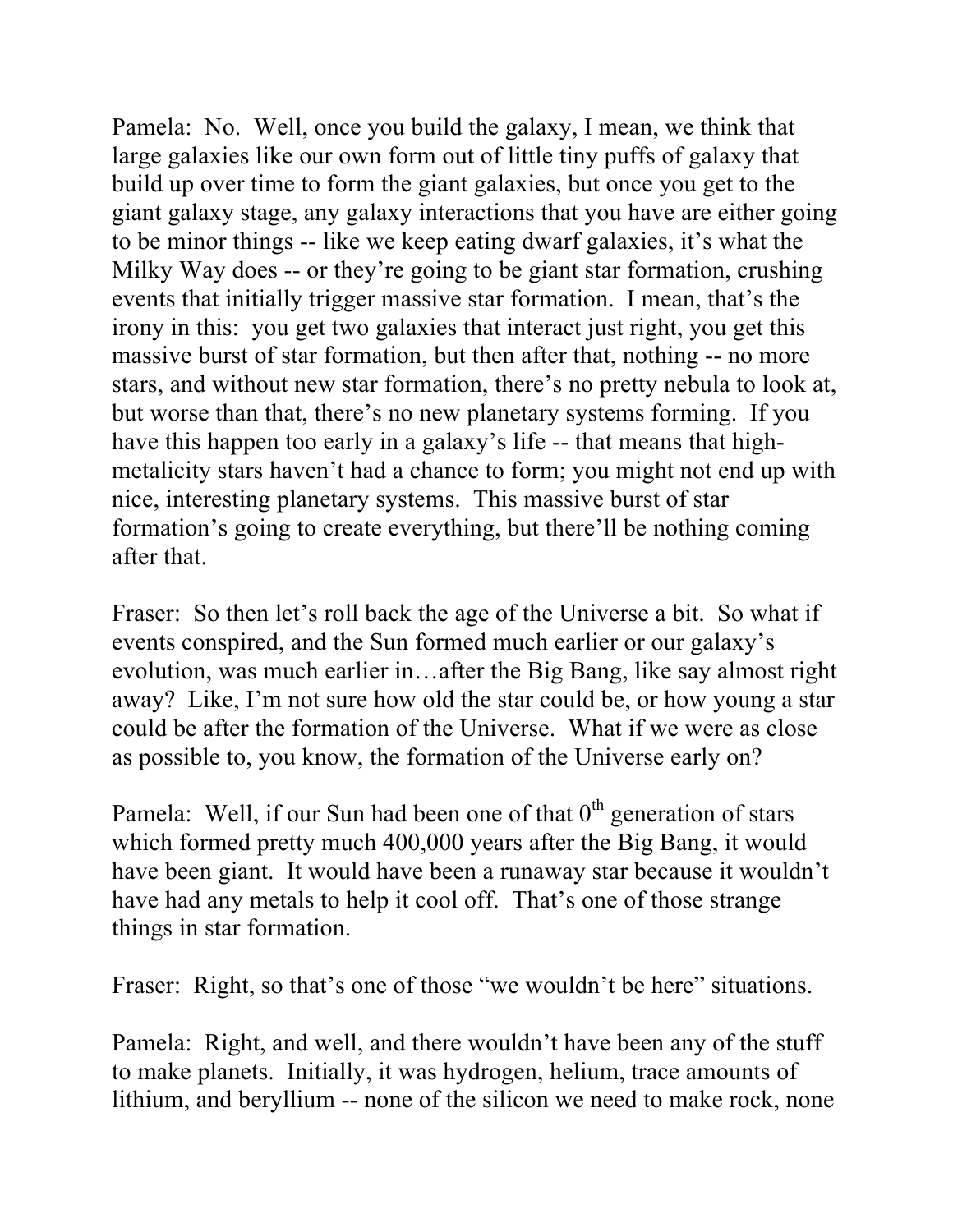of the iron we need in our blood, none of the metals at all existed initially, so that first generation of stars, if we'd been one of the first generation of stars, no planets would have formed, and the Sun would have been this giant short-lived thing. So that's just different.

Fraser: Then, you know, on the flipside, if we were trillions of years into the future, you know, where the expansion of the Universe is quite large…I mean, I know it would have implications for astronomy in that we wouldn't see other galaxies. We might not even know that there was an expansion of the Universe at all, but would it have any impact? You know, will stars still be forming a trillion years down the road?

Pamela: No.

Fraser: No?

Pamela: No.

Fraser: Really? Wow.

Pamela: Yeah, that's the thing to think about is our Universe is slowly using up all of the material or spreading it out to the point that it's spread out so much that it can't condense down into new stars. There's a few exceptions; there's repositories of gas that's fairly high-density in the centers of galaxy clusters. That's not going to change, but really hot gas doesn't collapse into stars either, so we're going to reach this point where all of the gas that's cold enough to form stars is spread out so much it can't collapse. All the gas that is dense enough to form stars is too hot to collapse down to form stars, so there's this future of no more star formation.

Fraser: So we really are at the right place. So I guess we could have a more loosely organized galaxy cluster, but we really are at the right time for this one.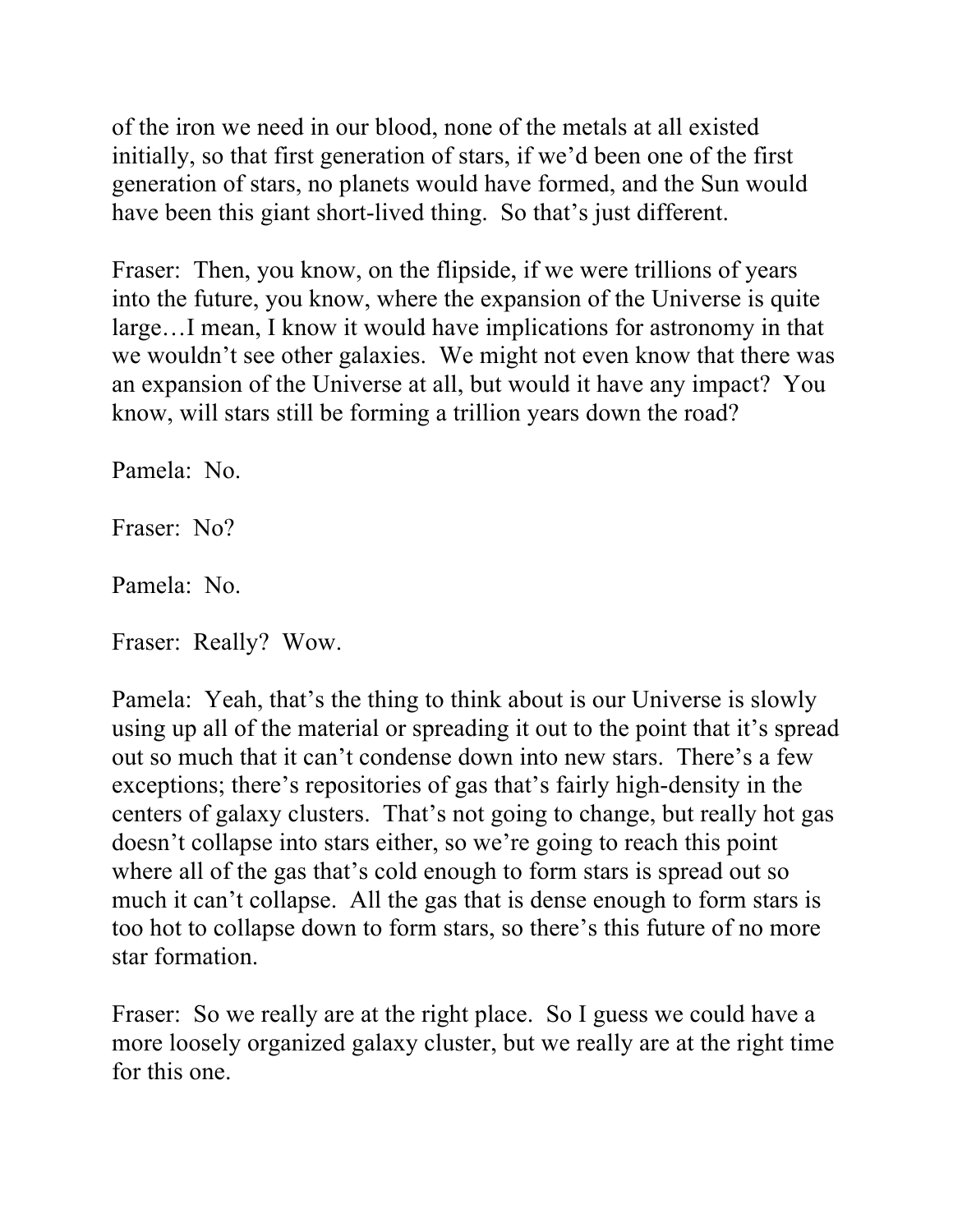Pamela: Exactly.

Fraser: OK. So let's focus in on the Milky Way then. Right now we're located more closely to the outer edge of the Milky Way, nice and far away from the turbulent and crazy galactic core, but what if we were located much closer to the core?

Pamela: Well, we would have still formed, we could have still formed with planets, but the probability that we wouldn't have had the outer parts of our solar system constantly harassed by stars passing nearby… yeah, that probability says that we would have been harassed by other stars, and one of the things that astronomers think is that some of the past epochs of heavy bombardment where, all of a sudden, all the random rocks, ice, stuff from the outer Solar System came plunging in, creating craters in the inner Solar System, there's thoughts that some of that might have been triggered by a nearby star passing. Now, if we're living in an extremely dense environment, the probability that there's going to be these chance encounters with a star disrupting the Oort Cloud, disrupting perhaps even the Kuiper Belt starts to go up. There's even the possibility that we'll pass so close that…we don't worry about collisions. The probability of a collision's very low, but passing close enough that Jupiter gets stolen, that's…[laughing] that could happen, and three-body encounters start flinging things in all directions.

Fraser: Right, so we've got this situation where a lot of the stars passing beside each other are just wrecking the structure of the Solar System, and so, you know, do astronomers think that if we…you know, once we can better map the star systems that are closer in to the core, they're going to have sort of stolen planets? The planets being flung around, and…?

Pamela: Well, you can't actually tell in a lot of cases if a star has stolen its planets, but what we do think is that there's probably a habitable zone not just around stars, but around galaxies as well, and it's that region within the galaxy where the probability of two star systems encountering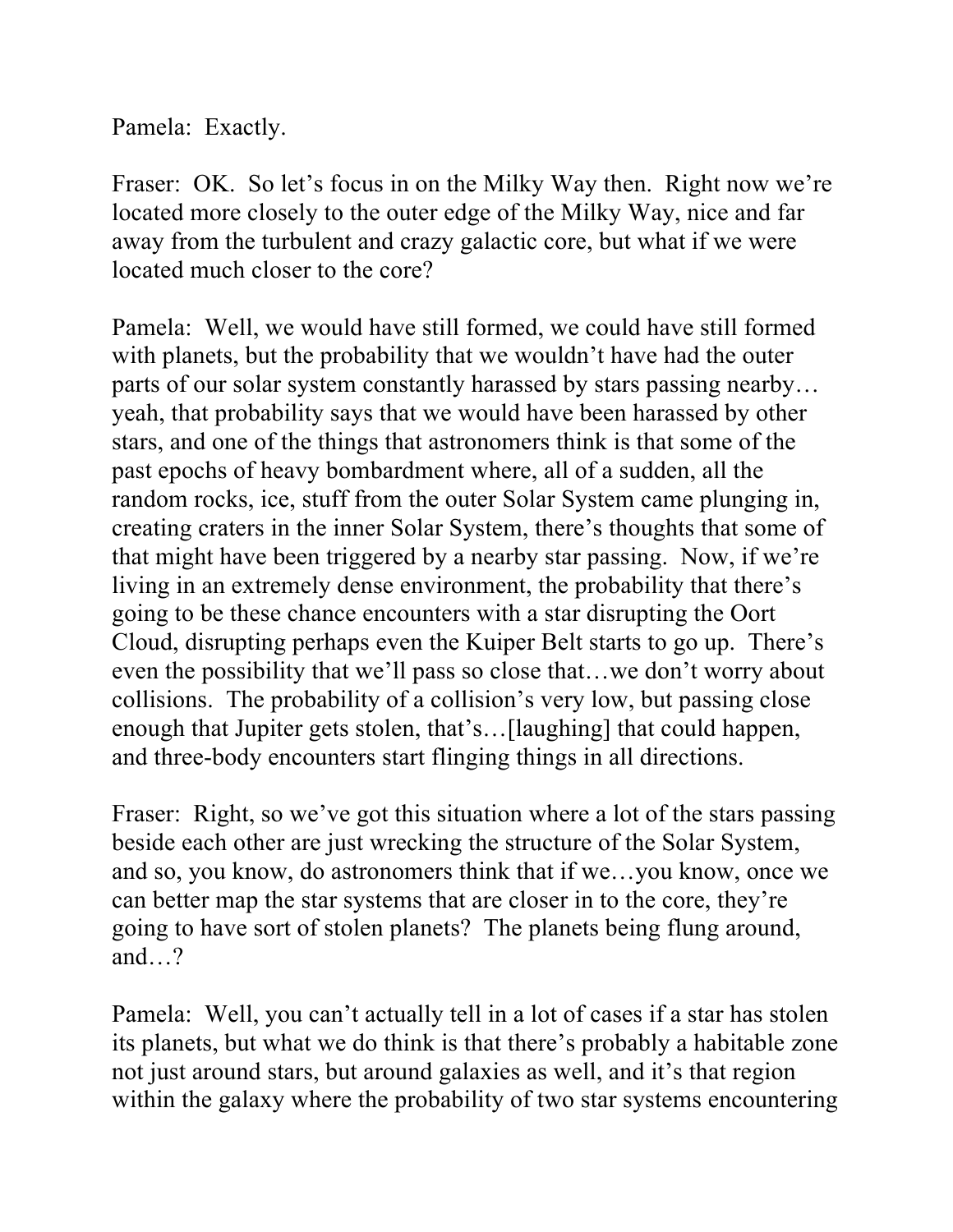one another is sufficiently low that you don't have to worry about life getting disrupted by an overly close hot neighbor coming through.

Fraser: Right, so you've got enough time of not getting your solar system wrecked that life can form and things can be stable. So then what about on the flipside, right? What if you're further out in the galaxy? What if we ended up forming, you know, right at the very rim of the galaxy?

Pamela: [missing audio]

Fraser: But it wouldn't really have any implication, but what about amounts of metals, or radiation?

Pamela: So the thing you do have to worry about is if you're still in the disk of the galaxy, most of the disk of the galaxy still has metals in it, but as you start to get out into the halo of the galaxy – this is the spheroid of globular clusters and random stars that just sort of… it's still part of our galaxy, but isn't part of the pretty disk we think of. Those stars are generally so metal-poor that they can't form planets, so once you get to these older areas…and that's the thing too is these are stars that formed much further back in the history. In fact, for a long time, globular clusters were thought to have been some of the very first objects that formed in the Universe. These systems – they don't have the metals you need to have planetary systems, and so far we haven't found any planets in globular clusters.

Fraser: Now, you mentioned globular clusters. That would be crazy, I mean, we formed in a nebula kind of like the Orion nebula or the Pleiades or the Hides…but what if we formed in a globular cluster? Cause then the stars would be still around us, right?

Pamela: Right and there's some fabulous art, I believe, by the artist Loretta Cook, who sat down and then figured out all of the science behind what it would look like, and literally… if you have a thin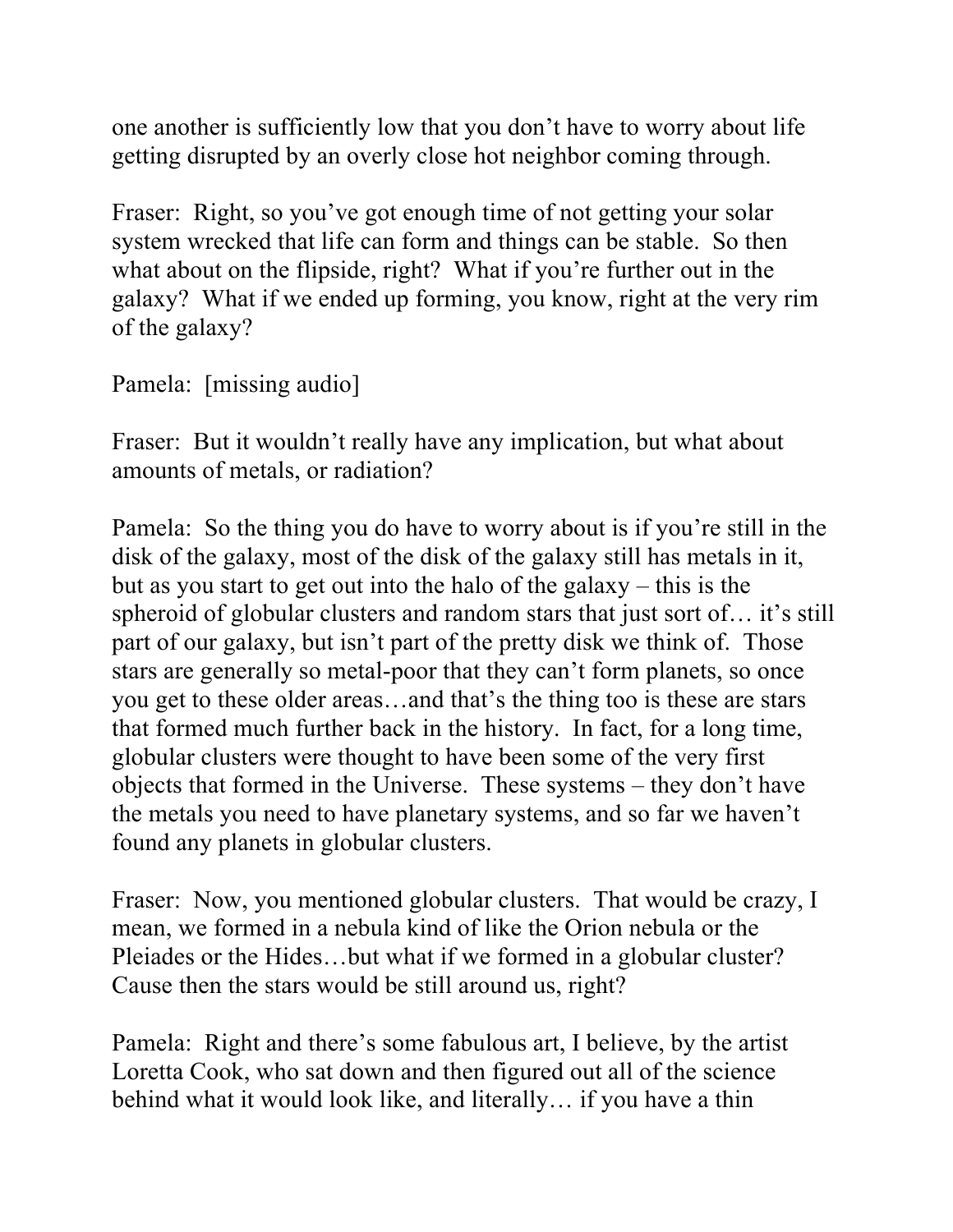atmosphere, so you don't have to worry about scattering of light that creates an opaque, blue atmosphere like what we have, if you're sitting on an atmosphere-free moon, for instance, as you look about, it's stars everywhere, and it's not just stars little points, it's you can resolve the disks, you can go, "Oh wow! There's a massive solar flare on that thing that's half a light year away. There's…" You can start to see details.

Fraser: Like Venus brightness? Like moon brightness?

Pamela: Somewhere between the two...

Fraser: Yeah, OK, alright, so brighter than Venus…wow! And depending on the age of the cluster, you'd have variation on the brightness of stars. If the cluster was older, you'd have just a smaller…

Pamela: Well it would be red in general, so imaging Betelgeuse everywhere you look.

Fraser: Right, but you know, we typically don't see those. We see the red giants, but we typically don't see the red dwarves as easily just because they're dimmer, and so we don't see them very far away, but if they were packed in a globular cluster, they'd be all over the place. OK, so then let's talk about the Solar System itself. So what if, for example, I mean, we have this sort of nice, series of planets, and then we have some gas giants, and then we have this, you know, the icy area around that, so what if, you know, some of those things were different? For example, what if we didn't have some of the gas giants?

Pamela: Well, the gas giants are actually kind of useful because they're vacuum cleaners gravitationally. We used to think that things hitting Jupiter was probably a once-in-500-year kind of event, but we're [laughing] now learning, yeah, we're now learning if you look at Jupiter long enough any given year, you're going to see it get hit by something.

Fraser: Like, we've had two major impacts in the last 20 years.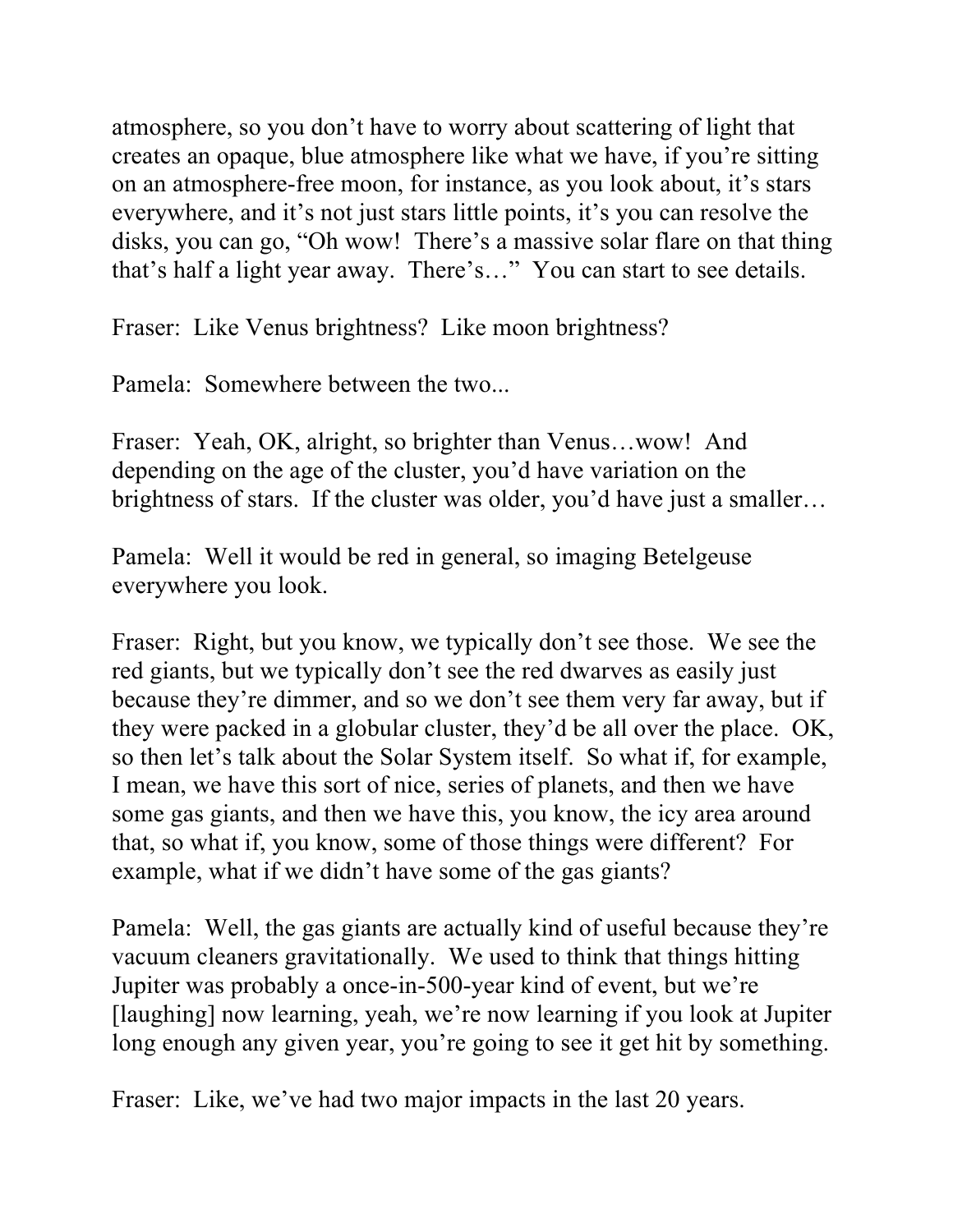Pamela: I think…aren't we up to three now?

Fraser: Yeah, but anyway two big ones for sure: Shoemaker-Levy 9, and there was another one just a few years ago that smashed into Jupiter. So yeah, this is happening a lot.

Pamela: So you have Jupiter eating things, you look at all the outer planets have what were probably once upon a time Kuiper Belt objects or comet cores now as their moons… Gas giants are vacuum cleaners; they protect us from some of the large rocks that might otherwise come into the inner Solar System, and by protecting us by eating things, that means there's a lower probability that we're going to get hit by things, so it's thought that perhaps you need these giants out there vacuuming up as many rocks as they can to lower the probabilities low enough that life has a chance to evolve.

Fraser: But in our solar system, Jupiter is sort of the size that it is... and you know, Saturn and Uranus and Neptune, but at this point now with the thousands of planetary systems that have been discovered, thanks to Kepler, you know, we're seeing every variation. So there would be worlds with far more gravity, a lot more mass -- I know they don't get a lot bigger than Jupiter, but they would have a lot more mass than Jupiter. So you know, if we had some of those, would that have an implication?

Pamela: Well, so here you have to worry where's the trade off? When our planet first formed, it got completely blasted dry by an early hot Sun, and so that dry Earth got the oceans we now enjoy from comets hitting the early planet, and re-giving us back our volatiles. Now, if you had too heavy an object, or too many heavy objects protecting us, then maybe we wouldn't have gotten enough water, but that's really one for the planetary modelers to play with, but there is this trade off where you don't want to get hit too much, but you do need to get hit some to get your volatiles back.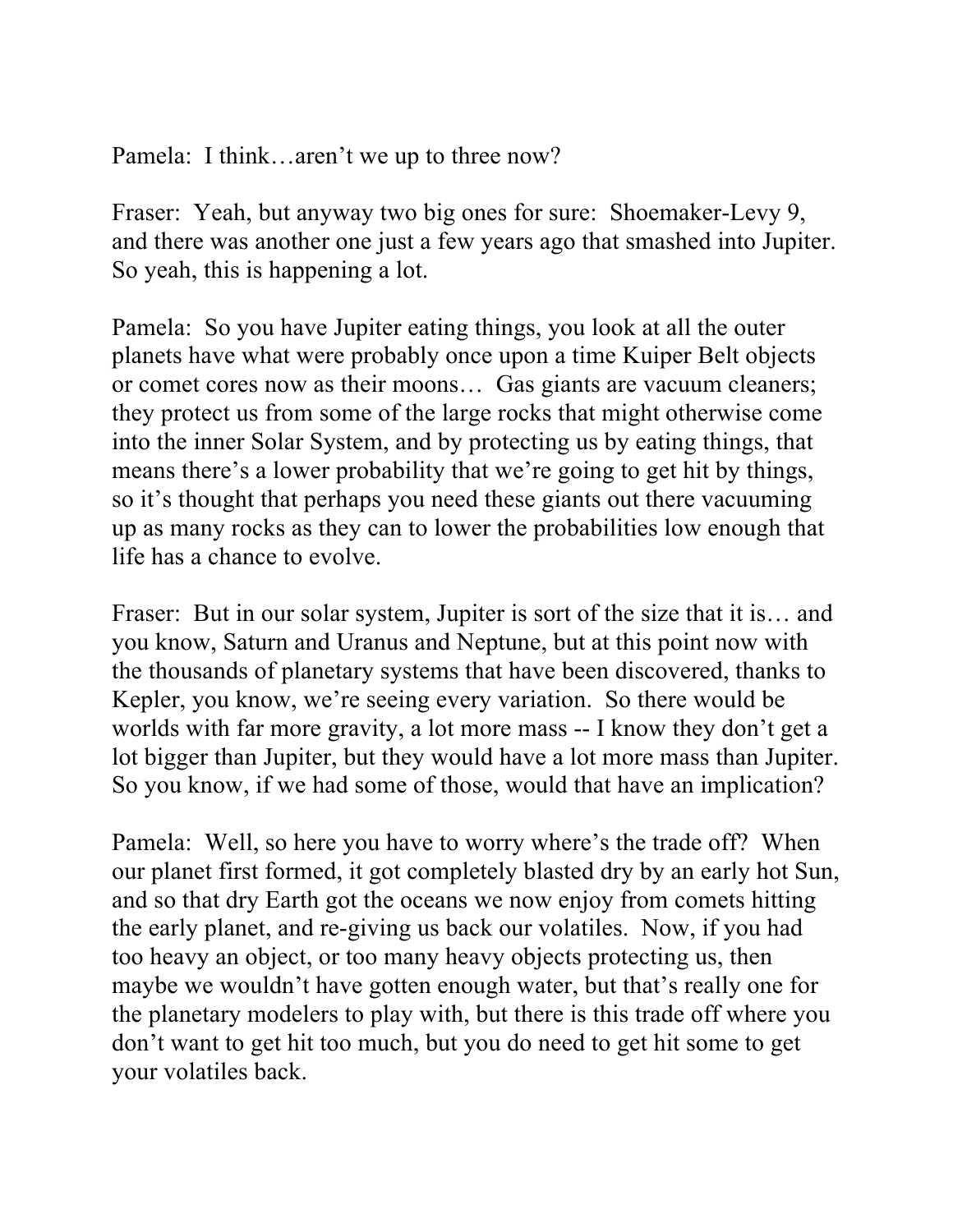Fraser: For the right period of time for...to give life a chance to form, and then what about the rocky planets, then? We have the four rocky planets that we have. Would it have an impact if we had more or less?

Pamela: Boring skies? I mean, that's the impact of things that wouldn't cause "negativeness" is they just make the Universe more boring.

Fraser: Right, but if we end up with say a Mars-sized object in the same orbit as the Earth, as we've seen, you know, that has it's implications.

Pamela: Yeah, right.

Fraser: That's the Moon, right?

Pamela: Yeah. [laughing] Once the Universe, once the Solar System is stable, what the rocky planets look like don't matter. Having extras that hit you – that matters.

Fraser: Right, right. So it's really all about... again, it's sort of back to that clearing out the Solar System.

Pamela: Yeah.

Fraser: OK, well, now let's take a look at our Sun. So we talked a bit about sort of if our sun formed at different periods of the Universe, if it formed early on in the Universe or later, but what about the age of the Sun? The Sun right now is 4.6 billion years. What if for some, you know, I mean…but we've had life on Earth for almost the entire period, so what if the Sun was younger right now?

Pamela: Well, the younger Sun was hotter and our planet actually had a point when its temperatures were hotter due to that hotter Sun, but at the same time, the composition of our atmosphere was different early on, so it's hard to figure out how to put all of these different variables together. We had hotter sun, we had different atmosphere, and we had a planet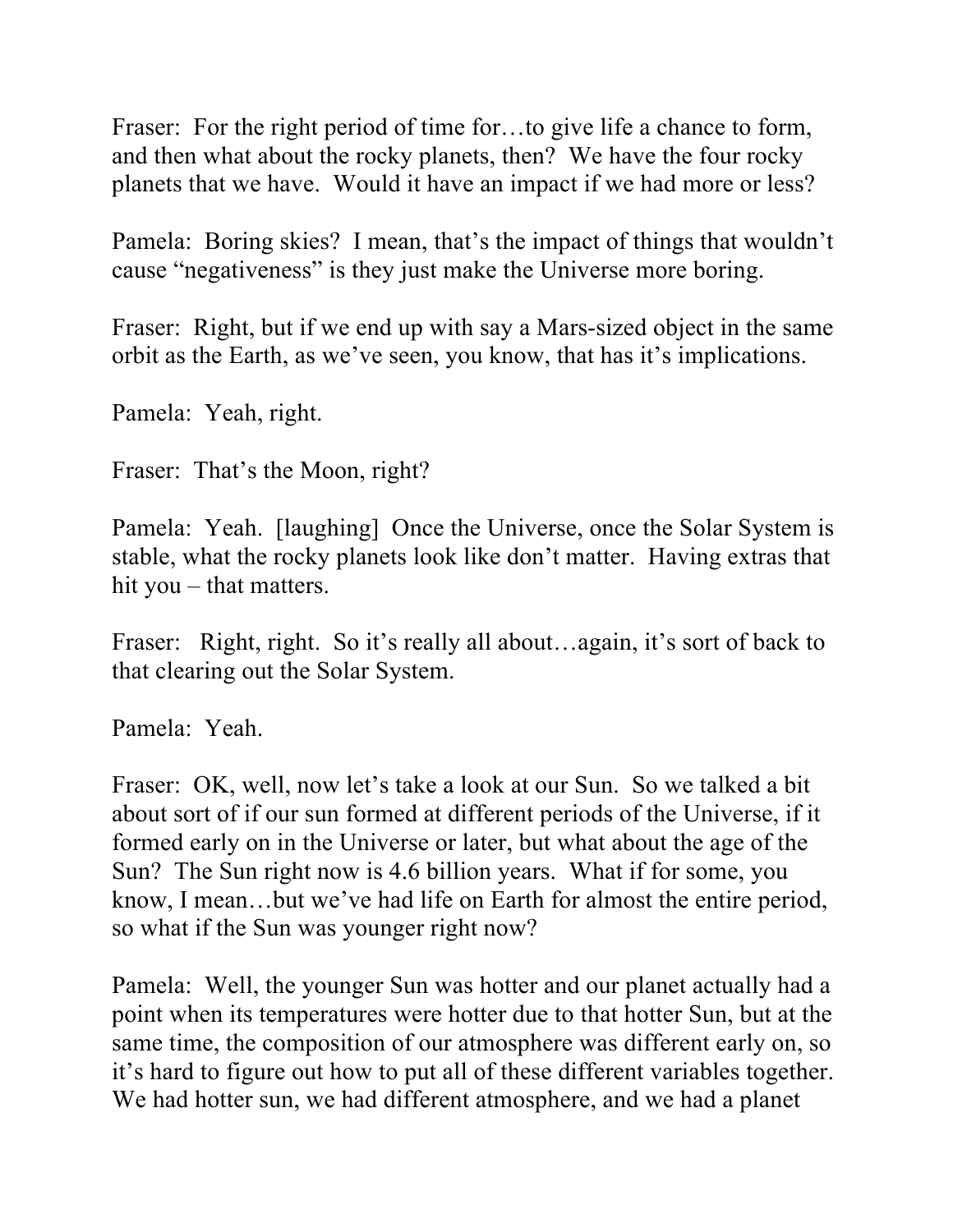that was quite honestly not acceptable to us because it was so methanerich. It wasn't until the Sun got a little bit older and a little bit cooler that we had an oxygen-based atmosphere to enjoy.

Fraser: So, I mean, that took billions of years to get going, right?

Pamela: A couple of them…not a lot. It's really amazing how quickly our planet settled down to start getting amoebae, or amoebas.

Fraser: Right, but again, let's run the clock forward. What if we were 5, 6, 7 billion years – the Sun was older?

Pamela: So when the Sun gets older, we're kind of in trouble here on the planet Earth. Our Sun is going to switch how it produces energy in its core, and when it does this it's going to bloat itself out and undergo extreme amounts of mass loss, and the combination of getting larger, getting brighter – it's going to get cooler as well, but you still move that surface right against the surface of the planet and it doesn't matter if it's a little bit cooler. We're going to get blasted, and essentially imagine broiling the surface of the planet and blasting it with a wind that is highenergy enough to remove the Earth's atmosphere, and you're looking at our future.

Fraser: Right, and we've talked about this in earlier podcasts that the Sun is actually heating up right now. You know, not "global warming" heating up, but heating up over the next 500 million to a billion years. It's going to make temperatures on Earth a lot hotter than they are today, and this is just the process of the Sun converting hydrogen to helium and sort of changing its energy up, so actually that number is pretty tight. I mean, we're within a few million years from [missing audio] life forms to be able to live?

Pamela: Yeah, the big thing that we have to worry about is as the Earth's temperature goes up, it's going to cause the oceans to evaporate, which is going to put more water vapor in the atmosphere, which is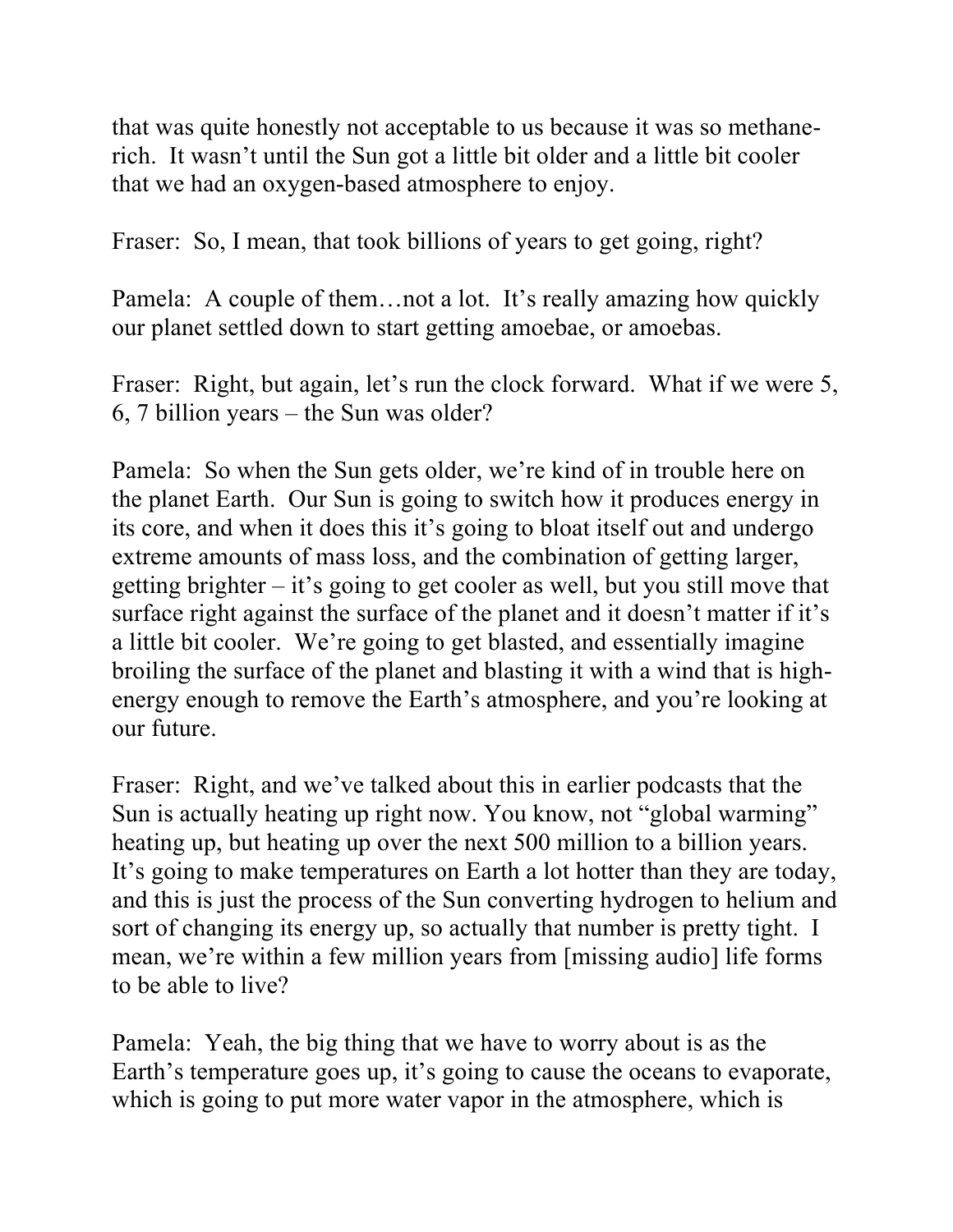going to cause the planet to heat up, which is eventually going to cause a runaway greenhouse effect, which will evaporate our oceans completely. No surface water -- it's a lot harder to live.

Fraser: Right, and then I think one of the ones that's most interesting to people is the Moon, right? I mean we have one moon, and we've mentioned this a lot that the Moon is kind of important. Why is the Moon important?

Pamela: [laughing] Well, gravitationally it stabilizes our planet. If you've ever watched a top when you set it spinning, this little top happily precesses around and around and around, and the amount that a planet does the same thing varies from world to world, and here on Earth, our precession is at least somewhat stabilized by having the Moon there, so for us, the Moon is a way of keeping that spinning top somewhat upright. Now, the other thing that the Moon does is, just like Jupiter, it helps sweep things up. Things hit it; we look at it and we see the poor thing has been completely obliterated with craters. Every part of its surface has been hit by something at some point in the past. This is what creates the regolith that we see. Now, the Moon also has the effects of churning up the tides, so when you see the ocean moving, that's because we have a moon. And it's thought without those tides, life might not have been able to evolve the way it did. Now, there's still argument over whether life started in water, it started in volcanic springs, it started in dirt…we're not sure where life started. It could have started in all of the above – that's fine too, but no matter how it happened, we know that biological functions are at least in some part tied to the lunar cycle, so there's a good chance that life would not be the way it is without our moon there.

Fraser: So then what if we had more moons?

Pamela: That would depend on their spacing, their sizes…more moons, if you have the Moon we have now, and then you've got a little one close in…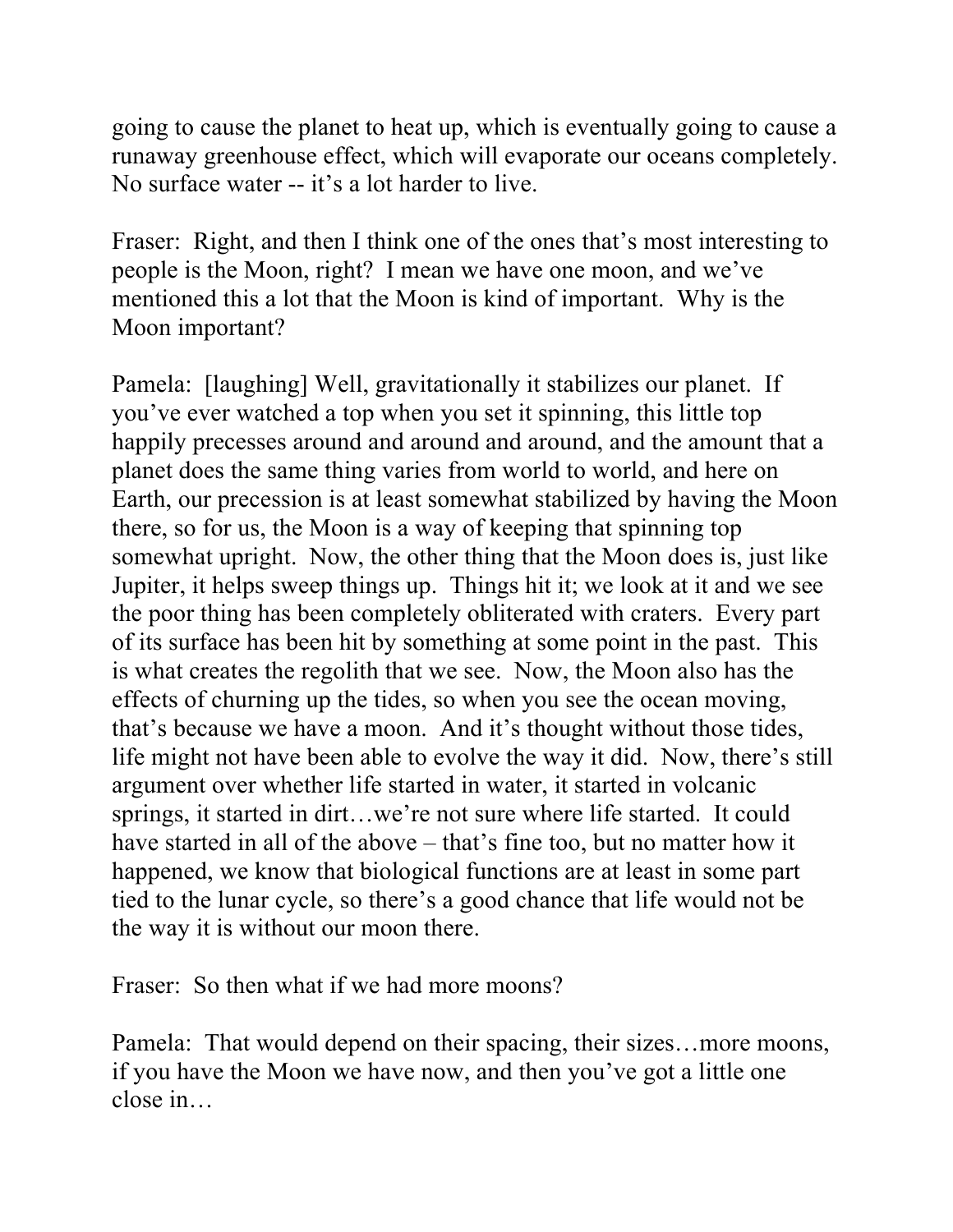Fraser: Oh, OK. Sure.

Pamela: So imagine a little one close in, we call that one the International Space Station…

Fraser: Right, but if we didn't keep boosting it up, it would crash.

Pamela: That's true.

Fraser: So a little further than that…

Pamela: So you do have to worry about…and this is actually a problem Mars has in its future; it's going to get bombarded with one of its moons in the future, so we'd want to have moons far enough out that they're tidal effects cause them to keep going further out, rather than to come closer in, which would just be a bad thing, but as long as they're small enough to not wreak gravitational havoc on our planet, then they simply serve as a protector that helps eat things headed our way.

Fraser: But you would get weird tides, right?

Pamela: It depends on the size. I mean, you can imagine if we had a much smaller moon in addition to the one we have now, it would be sufficiently small that the tides that it rose up (assuming it's further away) would be so minor that they'd be washed out in the noise of the tides that are there. It's sort of like if you're at a rock concert, your phone ringing -- you might notice, but barely.

Fraser: Right. I know that we get things lining up. We get the Moon and the Sun lining up -- you get much bigger tides.

Pamela: Right, and you would see things like that, but it doesn't mean that it would affect life.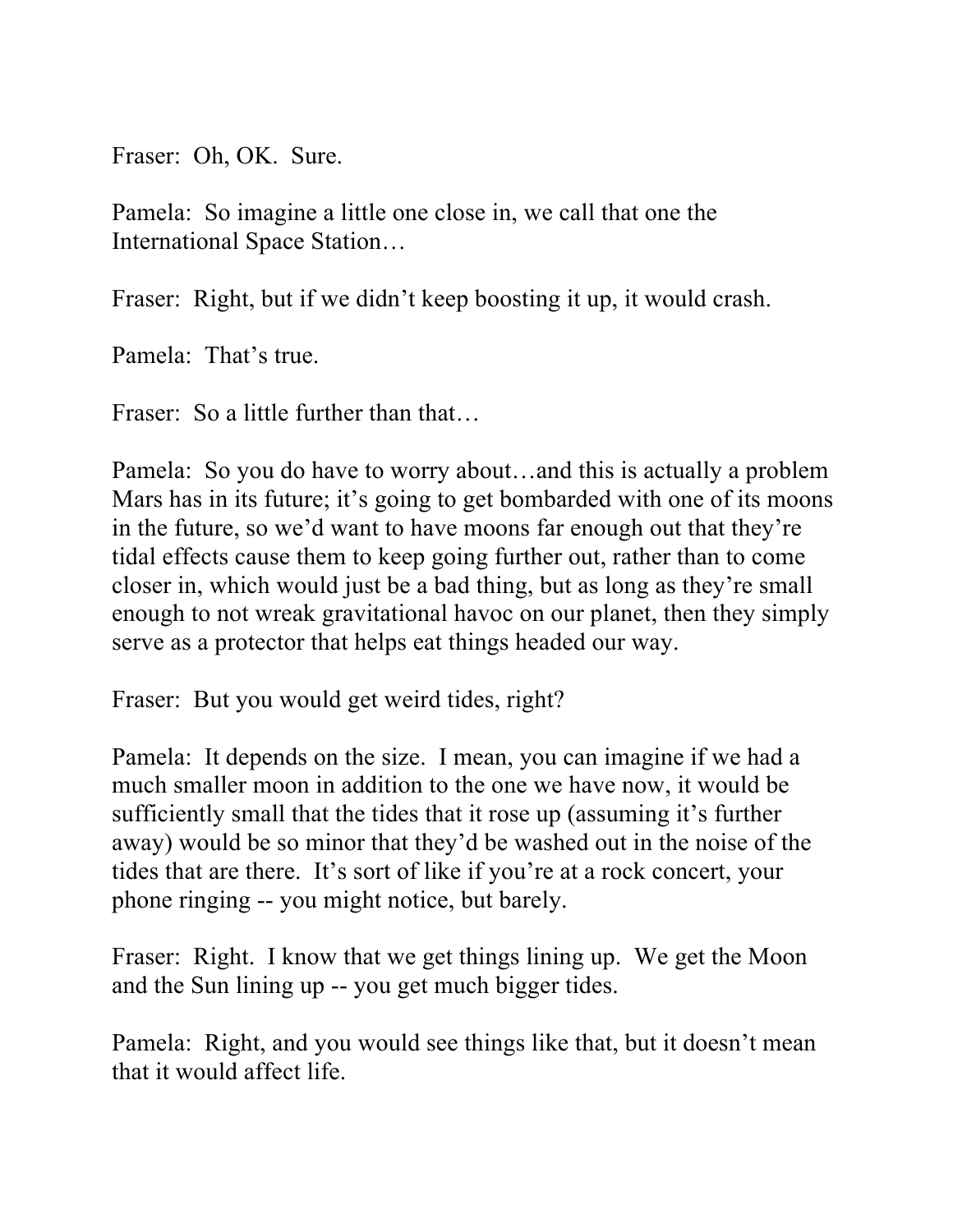Fraser: Oh! What if we had two stars?! What if we were in a binary system? I forgot to ask that. I wanted to ask that.

Pamela: We've actually seen solar systems like this. There's lots of them out there.

Fraser: Yeah, this was thought to be impossible, right? And now, well, not so impossible.

Pamela: We have this one extremely endearing, old professor who keeps wandering through, and he's like, "what about planets with more than one sun?' And we're like, "they exist!" and he's like, "no!" He's very cute and very, very old. So anyway, 61 Cygni B, it's one of them. We see things like this: there's the star Tau Boötis A, that has planets, and its companion Tau Boötis B (don't say that one too fast with elementary school audiences) -- all of these systems generally have widely-separated stars, and the beauty of these widely-separated stars is you end up with all the planets gathered around one of the stars, and the other one sort of hangs out, shining beautifully in the distance.

Fraser: So, it all depends on the distance?

Pamela: Yeah.

Fraser: If they're too close, things won't work out. If it's really far away, things work out a lot better.

Pamela: If they're close, then the planets start to experience what's called a three-body problem, and those fling things, again, so any time you're getting gravitationally interacting with three different objects, flinging occurs. So you need two things close together that you can treat as one thing, and then something else further away.

Fraser: I think that's the whole theme of this whole episode, when you think about it, is it's really about 3-body interactions.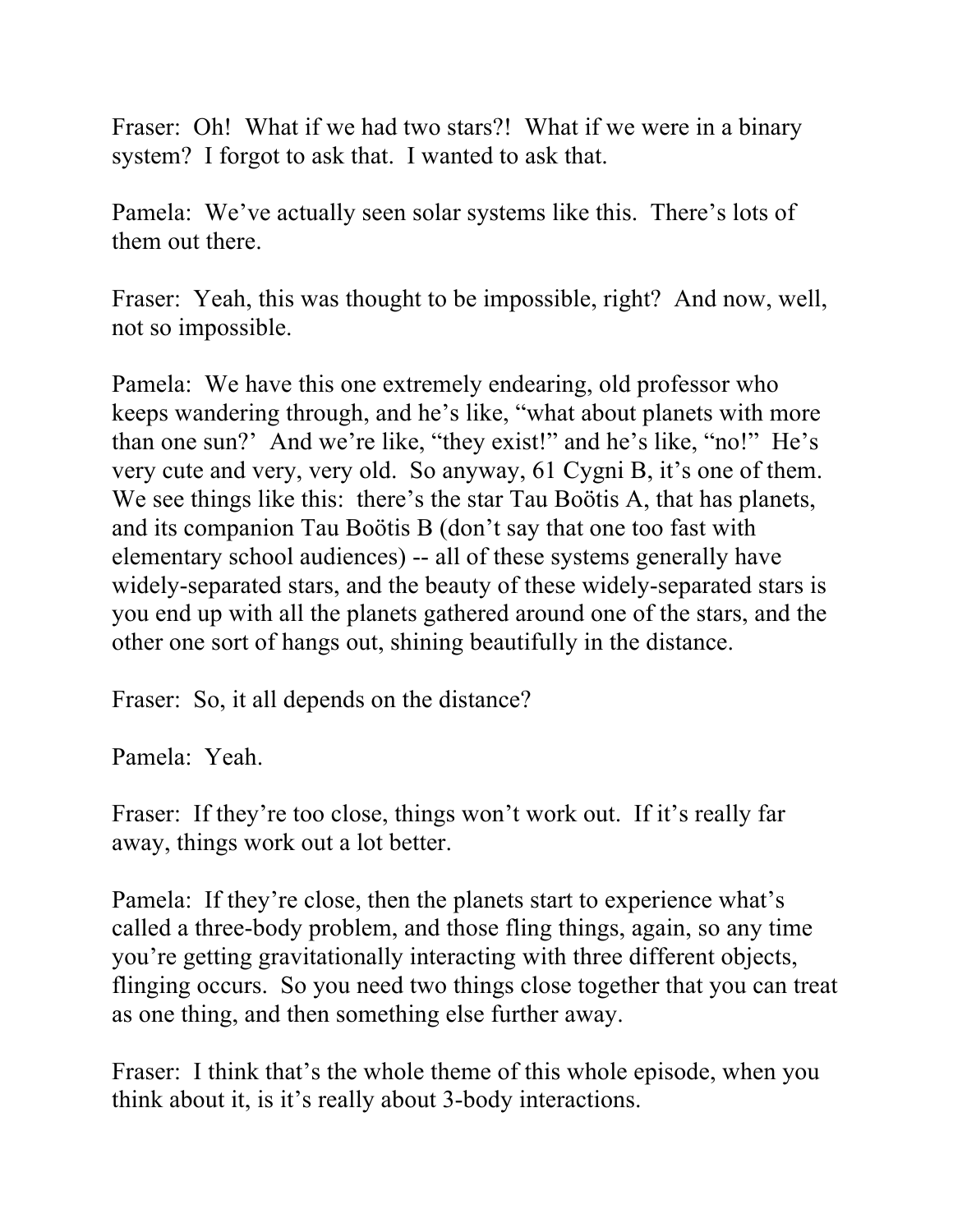Pamela: That's entirely true.

Fraser: You know, that is, if it's too much gas, too many galaxies, too many moons, too many planets, too many stars, then you get these 3 body interactions that wreak havoc. One last thing that I wanted to bring up is the mass of the Earth, right? I mean, the mass of the Earth that we have is…

Pamela: …kind of awesome.

Fraser: Kind of awesome, well sure! Yeah, but I mean, would things be different if the earth had double the mass? …half the mass?

Pamela: So if you adjust the amount of mass we have, assuming that the density doesn't change, as we adjust the mass that we have, you run into things like well, if we get small, we don't have enough mass to hold on to atmosphere.

Fraser: Like Mars...

Pamela: …like Mars. Now, if we get big, we kind of end up with too much atmosphere, so if you can imagine having a much thicker atmosphere, life's still possible, but you're going to develop entirely differently, and as you increase the pressure more and more, you can imagine needing exoskeletons to protect yourself. It starts to be much more like the situation life has at the bottom of the ocean, where life always finds a way given that it has the proper stuff, but it takes on a very different shape.

Fraser: Right, so I think in that situation I'd almost prefer to have more gravity.

Pamela: Yes, more gravity is good; less gravity is less atmosphere, which is bad.